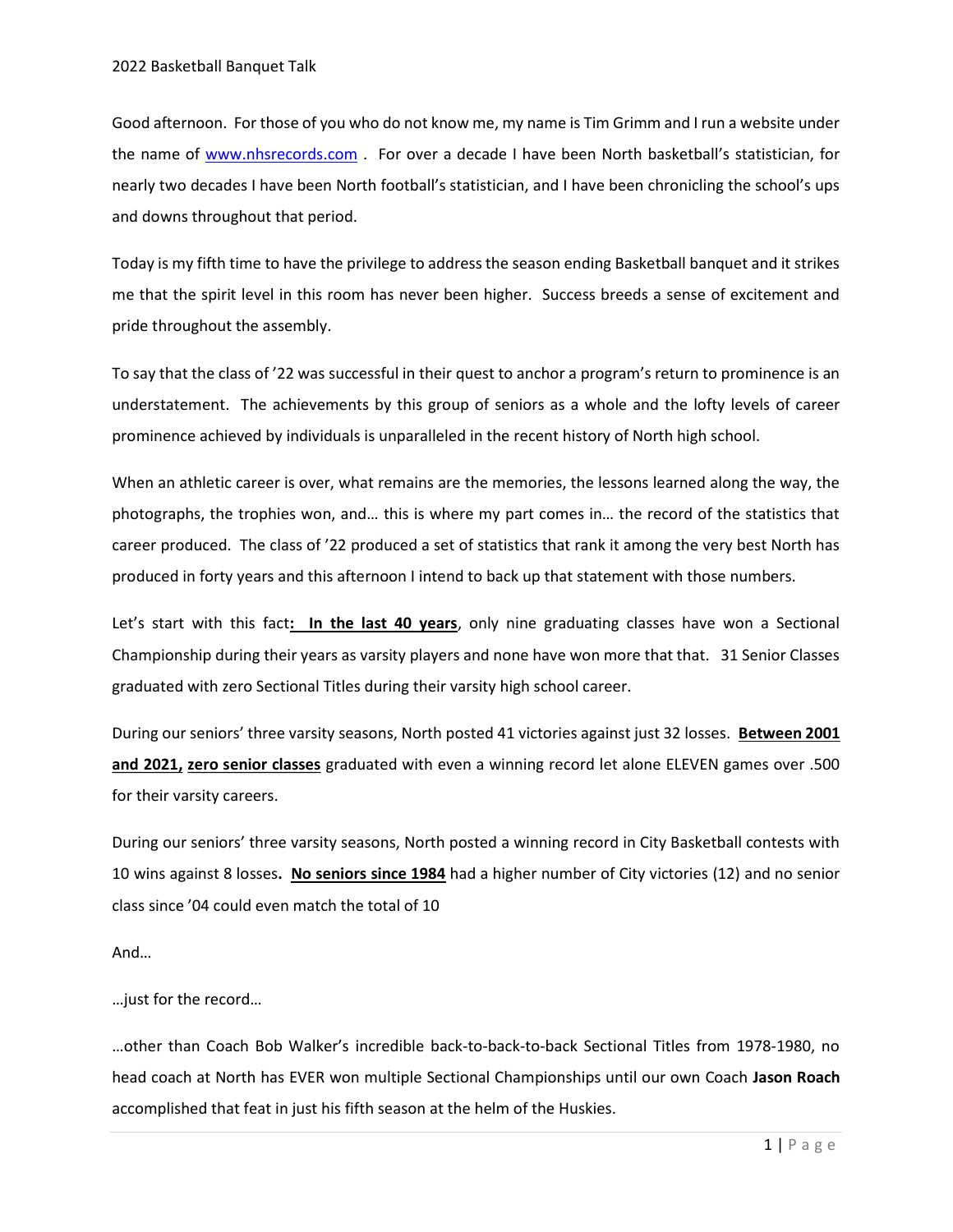Let's put some focus on what he and his staff have accomplished in an incredibly short period of time with the help of this group of seniors.

In the SEVENTEEN seasons before his arrival, North basketball was ONE HUNDRED games UNDER .500. An average season saw the Huskies finish with a record of 8 and 14 (a 36% winning percentage). In City competition, North averaged FEWER THAN TWO wins per season—and I will remind you that North is the school in Evansville with the largest male enrollment.

So, this class finishing up its Varsity career with a victory total ELEVEN GAMES OVER .500 and TEN City wins holds up very, very well against the last forty years of North basketball. This staff and these players have elevated the North program to the top levels of the City and Conference programs and justly deserve applause for the recognition of their efforts.

Please join me in one more round of appreciation for what this group has done.

Team sports require dedication from every member of the organization. Every practice requires every player and every coach demanding the best of themselves to produce the final effects that will compel a team to victory. Not every player gets minutes during the official competition, not every coach sits in the seat nearest the scorer's table, and yet, they all matter.

No team wins like this group has without everyone fulfilling their roles and obligations to "The Team". Ask anyone who was ever a part of a successful team, years after their competition days were over, why they won, and they will speak NOT ABOUT the shot that went in at the buzzer or the night someone got thirty points, but rather, they will wax poetically in their own fashion about how that particular group was willing to do whatever it took to PREPARE to win.

That preparation comes from every staff member, every manager, every player putting in the hours of work in advance of the games themselves to teach or learn the skills it takes to win, to provide the support for a winning environment, and the dedication to do "the work of winning".

Those of you who are underclassmen in this room today—be you a player, a manager, or a parent—need to take away from this season what THEY did in order to win. They provided a model—it's up to you to continue that success.

As for this group of seniors, while each and every one of them contributed to this successful venture, a few achieved levels of success that deserve recognition. They excelled over a period of time and placed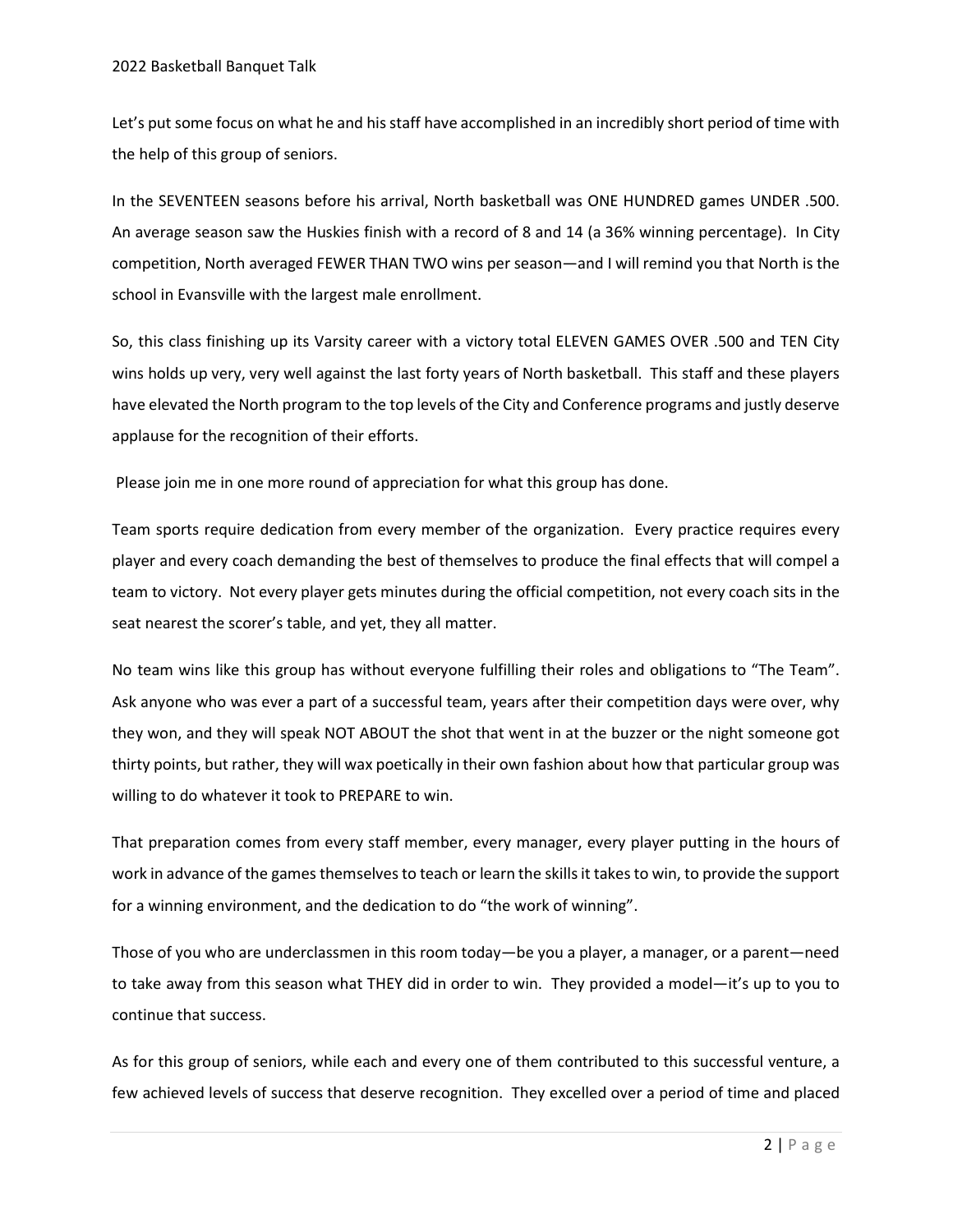themselves among some of the top performers in the 63-year history of North Huskies Basketball. Let's revisit some of those achievements and relive a few of those moments.

For me, my favorite moments in North basketball history seem to have always come against the Castle Knights. I won't go into depth about the Huskies' overcoming an historic 14-point second half deficit to beat Castle in the 2018 Sectional Championship, but I thought perhaps that was my favorite game of all time… until the Huskies went on the road to Paradise this season.

Trailing 49-33 halfway through the third quarter, Husky fans were treated to all the worst qualities of an arrogant program displaying their pride with zeal. The Knights were dancing on the floor after made shots, arms above their heads, mugging in front of their student stands, pointing at the North bench as the lead grew… We are all probably familiar with the antics the Knights display when they are in their home confines and in front of their adoring fans.

It was at that moment, however, when the very model of the "Team" I was describing earlier, came to light and to life for the Huskies. The Knights depended upon their back court to provide the energy and speed for their offense to succeed and to that point, their guards had been very successful.

They had also been quite animated about their success.

And that's when senior Jewellz Hailey was inserted into the lineup along with sophomore Brayden Huebner.

What followed in the next twelve minutes of play was a text book example of players understanding their role and being utilized for their strengths. In a matter of moments, their fresh legs, tremendous bursts of speed, and excellent defensive skills were on display. Hailey smothered their senior guard and Huebner worried the junior guard into multiple turnovers. The Castle offense suddenly stalled and the entire North club could sense the change in the game.

Eventually Hailey and Huebner's defense brought out a level of frustration from the Knights that bubbled over into a game changing technical foul and continued until after the game was over. With the Knights rattled and distracted by the lightning quick hands and feet of North's back court, the green and white began to take advantage and suddenly points started rolling in and the deficit was gone. The Huskies won in dramatic fashion as **Huebner** drew a foul in the game's closing seconds and sank the game winning free throw. This was the very definition of no single player being more important than another to the success of a team—and every player having a role to play.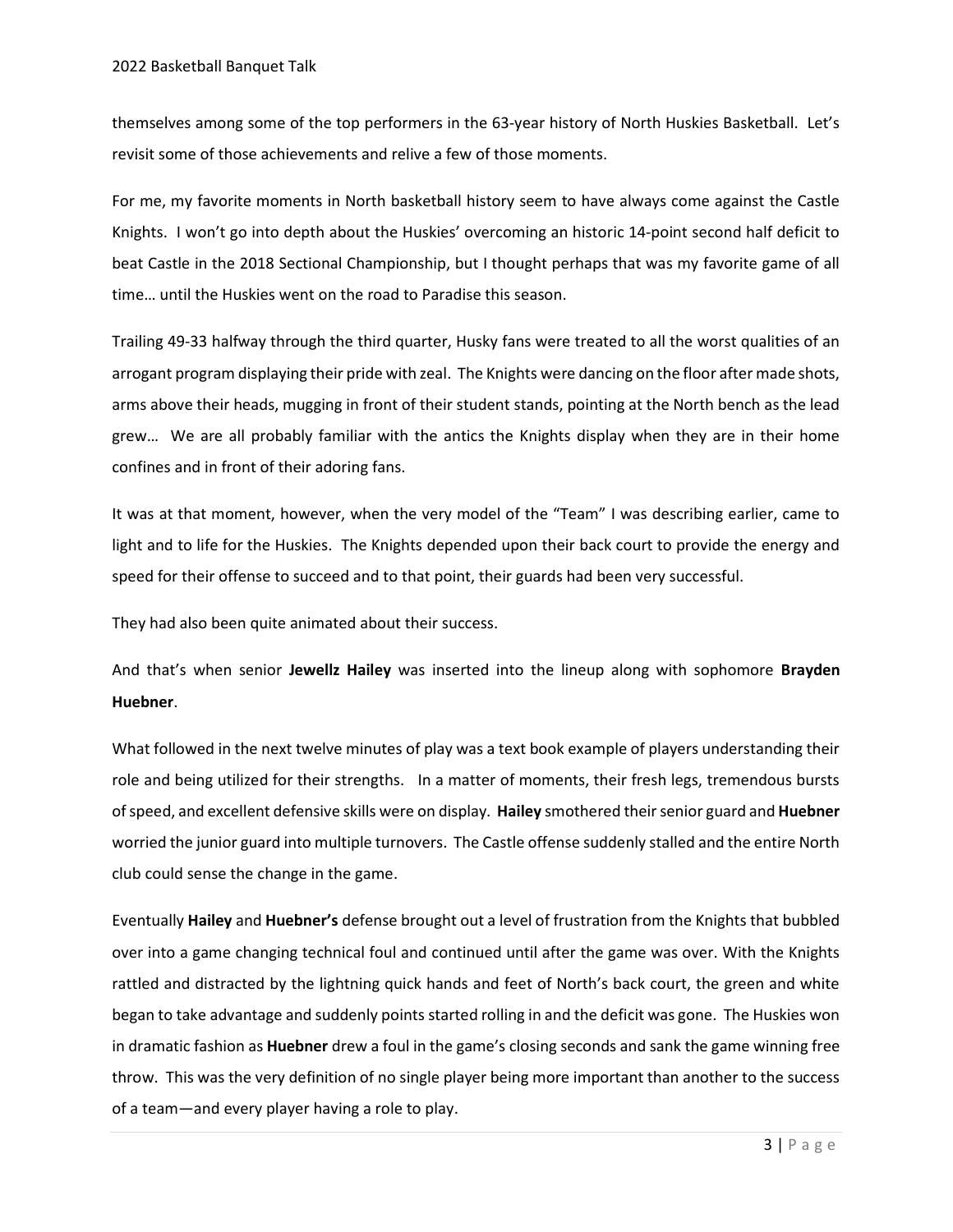While we speak of individual games, was there a more uplifting moment in this past season than that bitter cold January night at North when the Vincennes Lincoln Alices came to town?

I have been around the program long enough to remember 2010 when this scrubby looking little guy would shag basketballs under the basket during shoot arounds. The ball itself was nearly one third as big as he was, but he would run them down and toss them back to players with all his might. Even now the memory of Matthew Bunnell shagging balls as six-year-old brings a smile to my lips.

It brings a smile because, way back then when he was a little tyke, the ball took a high, rain-making arc as he thrust his hips and launched this enormous sphere out to the players from under the basket. Imagine then, the smile that broke out on my face, in December of 2020, during the height of Covid, when I saw that same form on display at The Ford Center when North took on Gibson Southern in the River City Showcase. Matt hit three of five "rain makers" from out deep in three-point land to announce his arrival on the varsity stage.

I will miss those "rain makers" and will always remember the night Vincennes came to town and Matthew Bunnell got "red hot". He came out and buried his first two threes from waaaaaay downtown and the Huskies jumped out to a six-point lead right off the bat. He hit two more in the second quarter and everyone in the ol' ball hall knew he was dialed in—including the Alices' coach. When Vincennes came out to start the third period, their plan was to deny **Bunnell** the ball and force it inside. That plan worked for awhile but as the clock wound down on the quarter, Matt tossed another "rain maker" from out near the five second line and drew nothing but net.

In between quarters, Coach Nero sent manager Holly Mosteller up to see me to make sure of what the record for made three-point shots in a game was. I assured her it was eight and the die was cast for a *fourth quarter for the record book'*. After **Huebner** sank a three to open the period, the next four times down the court, the ball made it to **Matthew'**s hands out on the wing. Four straight possessions, four straight high arcing shots went up from outside and each and every one went in with a "swish".

Nine made-threes broke a record that had stood for twenty years...and each and every one of them resembled that same hip thrust and high arc that six-year-old had used to toss balls back to players twice his height and twenty feet away.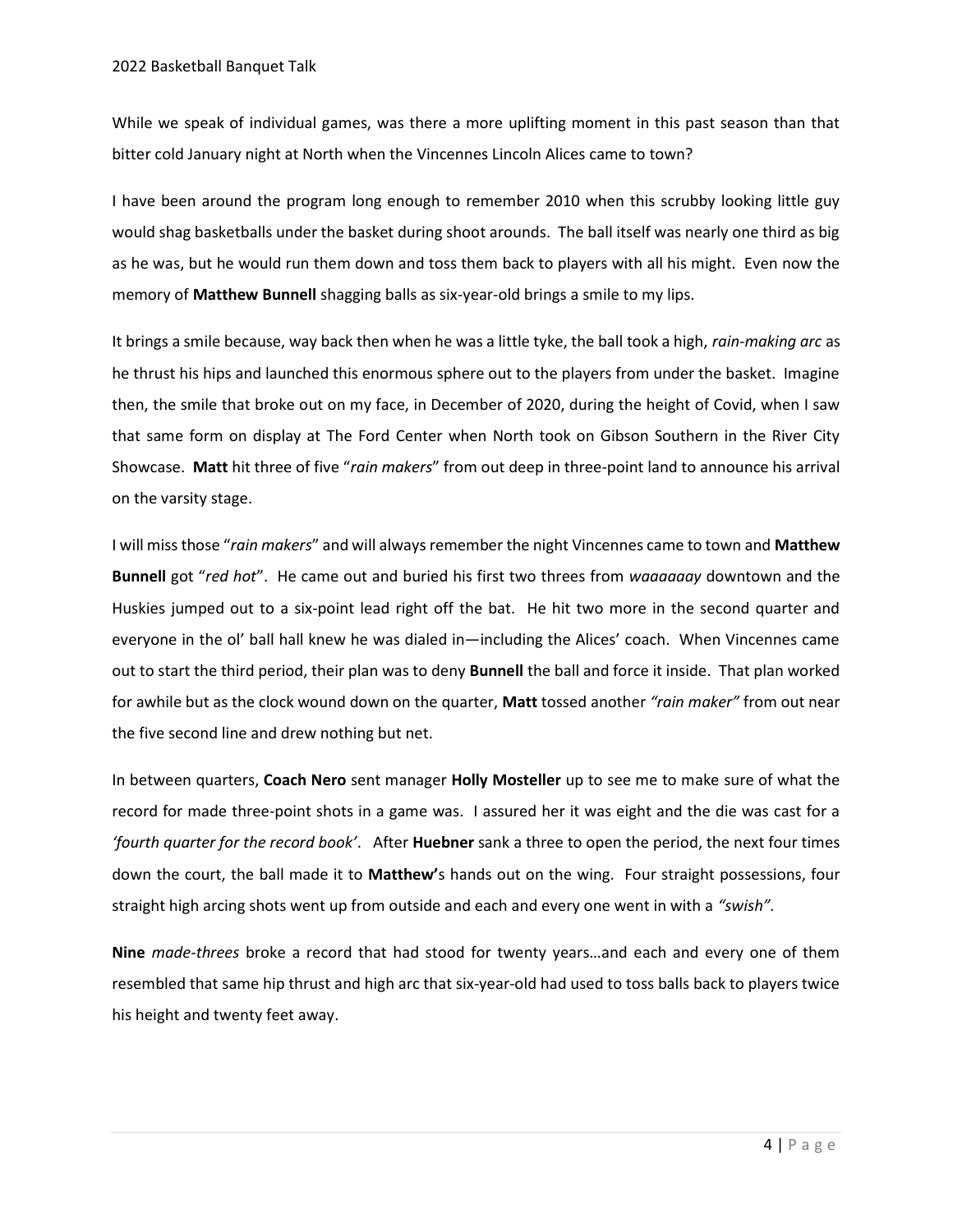Bunnell made his mark on the Husky record books during his career. He finishes in the top 10 for most three-point goals made and attempted in a career and in the top 5 for most three-point goals made in a season.

His back court mate this season was more of a playmaker than a shooter—on this club, as I have already mentioned, every one knew their role and did their best to fulfill it. Senior Aidan Blackford finishes up tied for  $11<sup>th</sup>$  on the all-time games played list and, in those games, he always provided a steadying hand out front. He finishes in the top 15 in both career assists and steals and consistently drew the responsibility to defend the opponents' top scorer. His ability to provide the spark that enabled the Huskies to blow a game open was never better on display than the Jasper game this season.

The Wildcats came to town undefeated in either SIAC baseball, football, or basketball since the 2021 Huskies had traveled to their gym and beat them in basketball. The newspapers remarked how the Wildcats were exerting a sense of dominance over the Conference that had not been seen in a decade by any school and were a double-digit favorite to beat the Huskies this season.

## And then Aidan stole the ball with six minutes to play in the game.

The game had been tight throughout and Jasper had scored a batch of points to take a one-point lead into the fourth quarter. It appeared as though they had all the momentum as the game entered the final period. When they brought the ball up court following a Husky turnover, it was **Blackford** who upset their apple cart. He stole the ball at midcourt, dribbled ahead a few steps, and then fired a behind-the-back pass to Cameron Gelhausen who scored on a lay-up.

Jasper now trailed and when they came back down court, Aidan denied a lay up with a blocked shot out of bounds. When the Wildcats missed a shot after the inbounds, Blackford broke free and raced up court where he took a pass and quickly buried a 15-foot jump shot from the right side of the lane. When Aidan's defense forced a Wildcat to alter his shot, it was **Blackford** who pulled down the rebound then whipped a pass 60 feet ahead of him to Gelhausen, hitting the lanky senior in stride and affording him the opportunity to leap and jam home a thundering dunk-heard-round-the-SIAC.

Aidan's spirited play had announced to the rest of the area's teams that the Huskies were armed and ready to take on all-comers in 2022 as North went on to beat Jasper by 11 points.

Another senior's role playing came to the forefront that night as Mason Wicks had one of the best games of his career. Playing against a four-year starter for Jasper, a Division One scholarship athlete, and a multi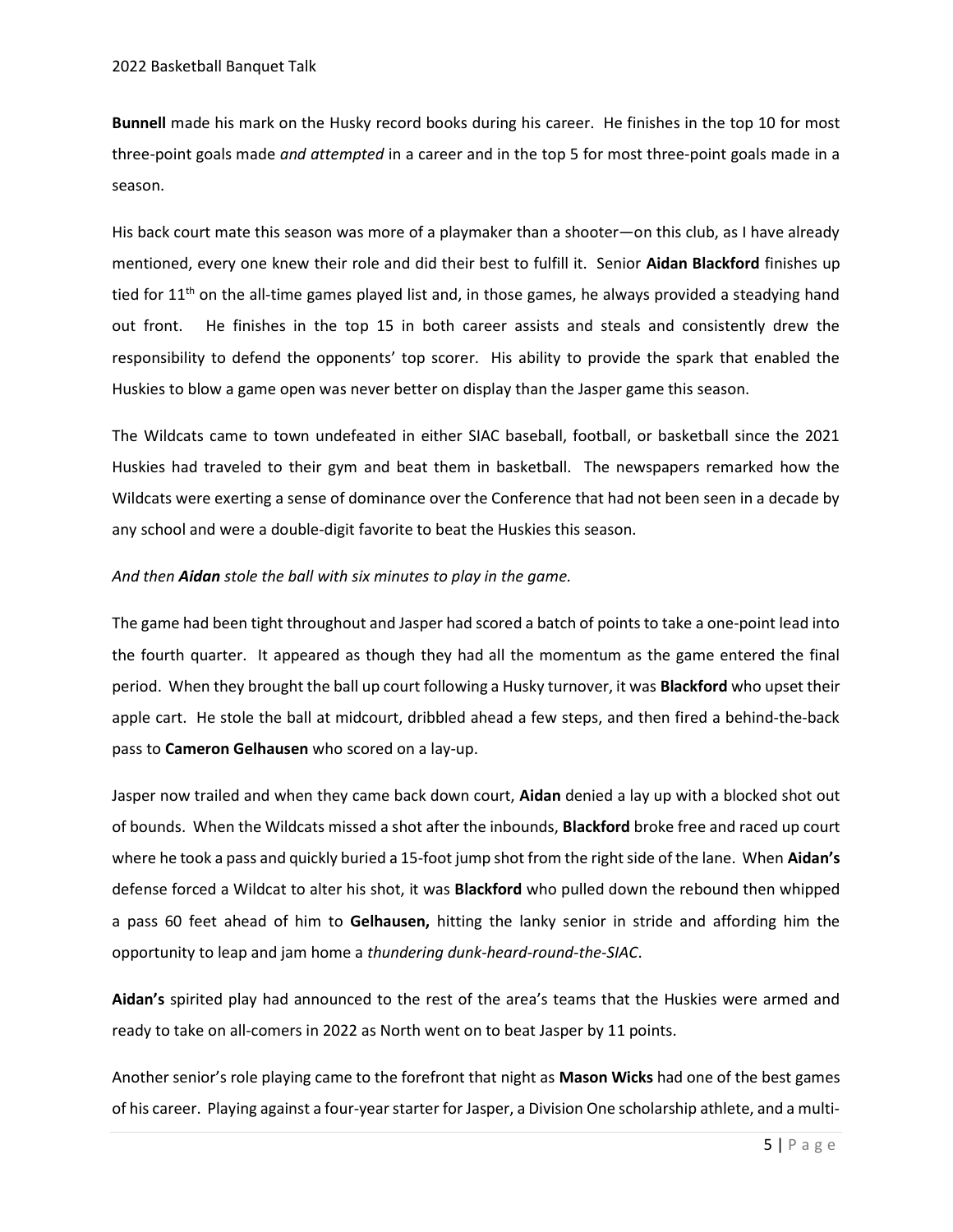sport All-Conference player, it was Wicks who got the better of his opponent with 11 rebounds, four blocked shots, and seven points while holding Jasper's best player to just five points until the game's closing seconds.

Wicks had several games in which his contributions "Per Minute" were among some of the most inspiring play North has seen in "the Pivot" in decades. The following week on the road at Harrison was another tight battle with neither team being able to break away from the other. North trailed 49-47 with 3:42 to play when Wicks muscled his way up for an offensive rebound and then, with three defenders hacking away at him, pushed through their barrage of fouls and put the ball back in the basket to tie the game.

The next possession saw the game still tied and Blackford with the ball out front. Harrison was playing overly aggressive near the three-point line to deny any of North's outside shooters an open shot. Mason took advantage of the reduced Harrison presence underneath, spun around his defender, and waved his hand high in the air so **Blackford** could see him open and dashing to the bucket. Catching the ensuing pass, he sank a short shot and the Huskies now led by two with two-to-play. It was Wicks who then put the final nails in the coffin with a pair of free throws in the game's closing seconds to insure a three-point win.

I say his contributions "Per Minute" were among the best because Mason ends his career holding a rather obscure record. While his inspired play helped to fuel victories like I described moments ago as well as a host of others [the two-point win over Memorial, the upset of #2 rated Linton-Stockton both come to mind], it certainly seems like "what might have been" when you learn that Mason Wicks broke 1978 All-State performer Stoner Gray's all-time season record for most personal fouls in a season with 91. If you have to hold that record, that is pretty good company to be in.

When the book is closed on the 2022 season, two names will be linked most closely, Cameron Gelhausen and Ryan Caddell. Having played together since their earliest days on the basketball court, they carried their partnership to new heights in their final season together.

I remember watching Cameron as a gangly looking sophomore on the JayVee squad and initially thinking that he looked more like a football player than a basketball player. All elbows and knees, it didn't appear in warm ups for the first game that he had enough body control on the court to keep from fouling out.

I could not have been more mistaken.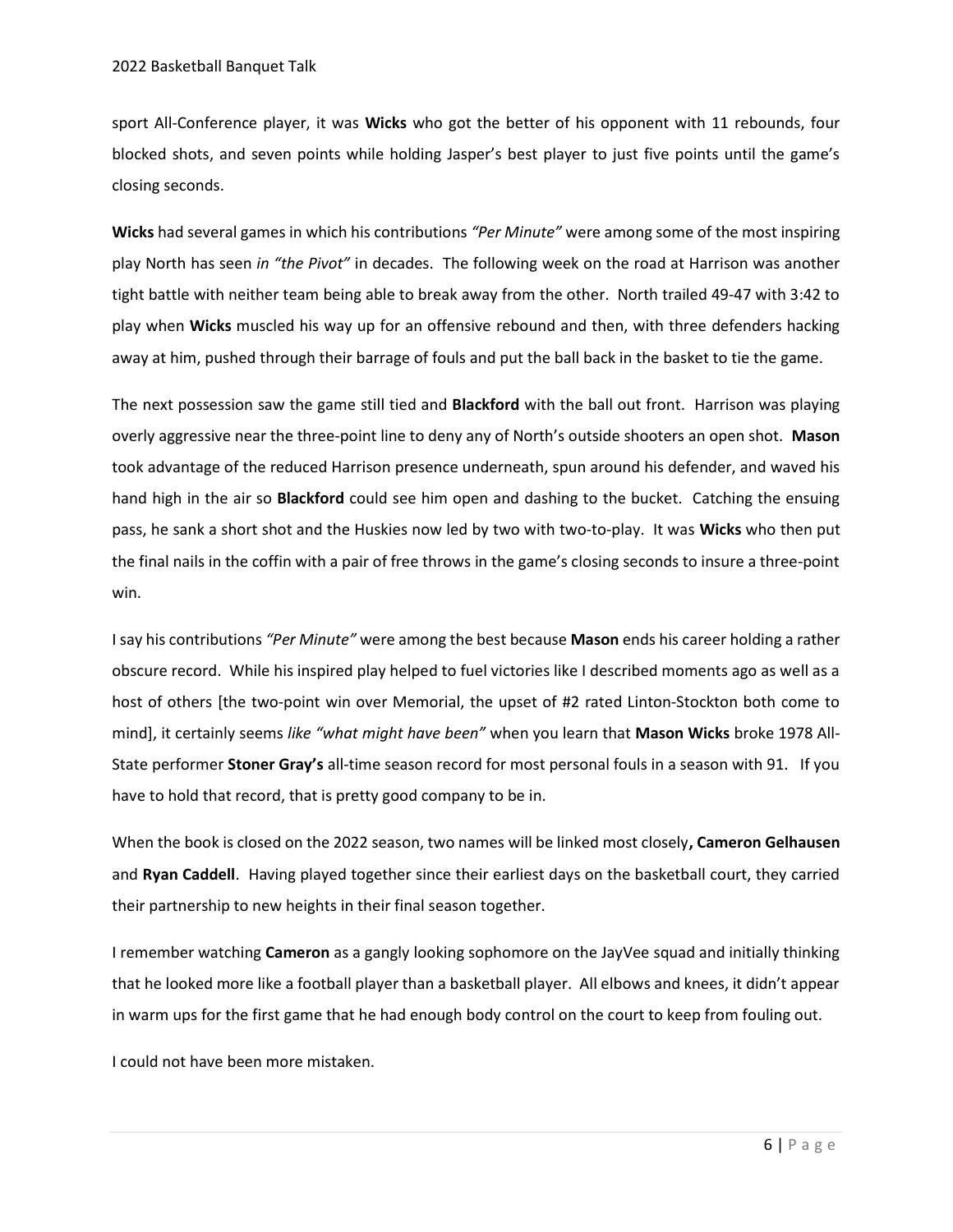He displayed a fluidity around the perimeter that allowed him cut and dash to the basket and then finish with authority. I watched his development as a sophomore and then saw it all come to fruition as a junior. If you were in North's gym in December 2020 and saw a COVID-depleted Husky squad missing arguably two of its top three players against Mater Dei, you got an education, too.

Cameron went out that night and made 12 of 15 shots from the field including six of seven three-point shots on his way to 31 points (we won't speak of the missed free throws here). Combined with 8 rebounds, 3 assists, 3 deflections, and a pair of steals, it looked for all the world like Dave Schellhaus had reappeared from out of the 1960's.

Those nights of brilliance happened throughout his senior campaign as well, but the scoring was more evenly distributed than on that COVID-depleted night. Of course, anyone who was at the Memorial game this season when he scorched the nets with six-for-six shooting from three-point range on his way to a 28-point outing got to see him at his best on offense. As a vital cog in the team's rise to a Sectional Championship, however, the best gauge of his value may be this: he had 6 'double-doubles' this season and another three games in which he was just one rebound away.

In nearly half the games this season, Cameron could be counted upon to produce excellent production consistently both inside and outside, on offense and on defense, and to handle himself in a manner that kept him out of foul-trouble and on the court. He led with the ball in his hands and without it, he put in the work, he covered the big men, and out ran the small ones. He played like "a coach's son" in every aspect of his game.

His talents were recognized by his inclusion in All-Conference and All-Metro lists and it is fitting that he finishes his high school career acknowledged for the great player he has been.

Playing at forward on the other side of the court from him was one of the most prolific pure shooters in Husky history. Ryan Caddell has played varsity basketball for four seasons and participated as much as any coach in the development of this class and its rise to prominence. I know one program that will be glad to see him gone from the ranks of the Green & White—and that is the Patriots of Terre Haute North.

As a 14-year-old, Ryan displayed his sharp-shooter skills when, with the clock running out in a tie game, Caddell found himself with the ball in the corner of the court and looking at the basket with no one else to pass to. There was no backboard to bank off of, only a rim hanging out perpendicular to him from 23 feet away.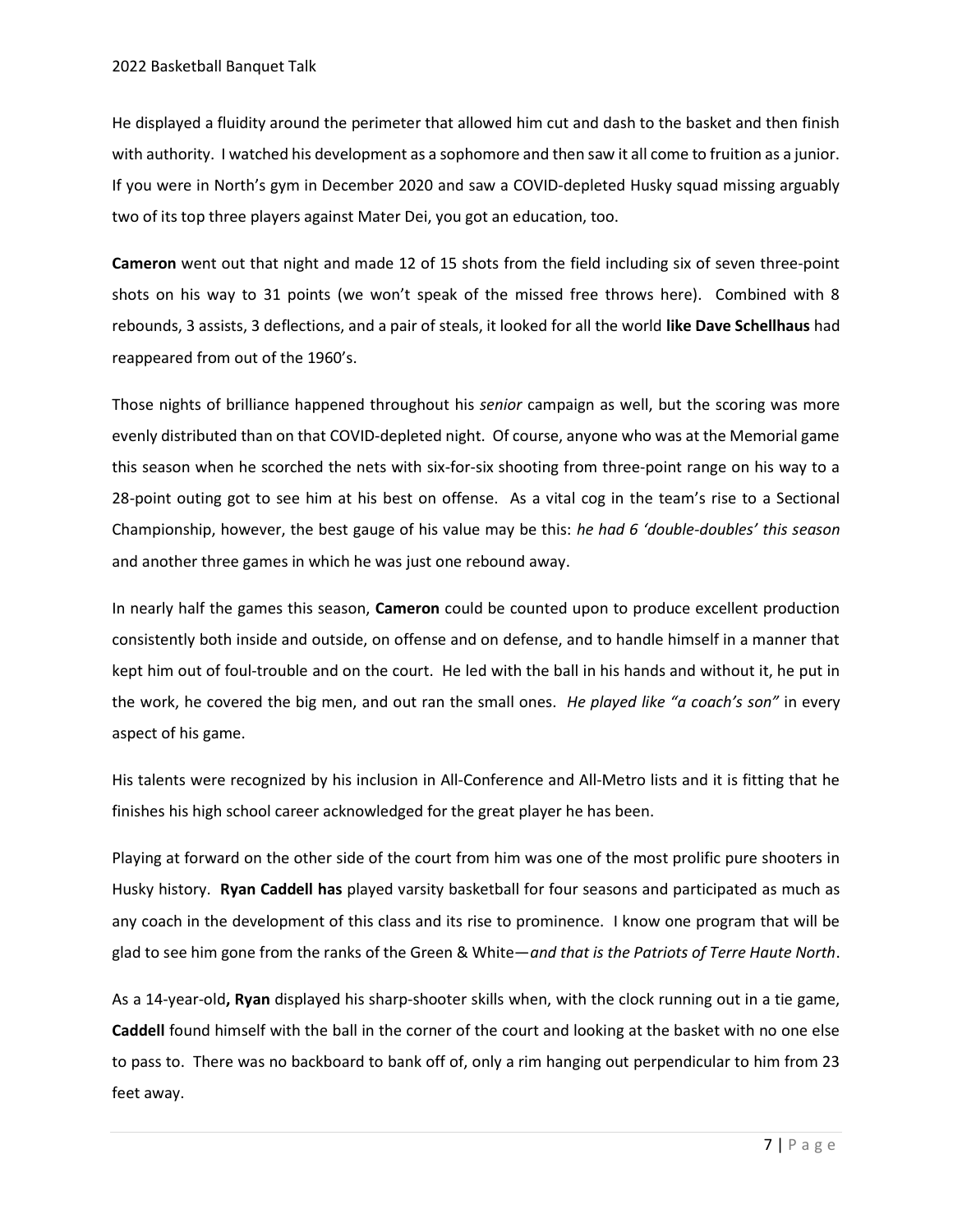The Huskies were buried in an 11-game losing streak and had been beaten by 16 points the night before. Everyone's legs were tired and there was little hope that North would be able to continue to play with the Patriots in an overtime period.

And the clock was ticking down to zero.

Unphased, freshman Ryan Caddell tossed the ball up and sank a perfect three point shot to give North the victory, break the losing streak, and start a streak in which they won four of their next five.

That 11-game losing streak was one of the low points of North basketball in the last ten seasons and Ryan Caddell snapped the Huskies out of it.

## And that, ladies and gentlemen, could pretty much be said of the rest of his Husky career.

Consider that the following season, the Huskies were again riding an extended losing streak when they went on the road to play AT New Albany. North trailed by 10 points with five minutes to play when SOPHOMORE Caddell began a barrage of shots that brought North roaring back. In the span of two minutes, he sank a pair of threes and hit a running two pointer to put the Huskies in position to win a 48- 47 verdict.

The following night, he sank three overtime free throws to help lockdown a FIVE overtime victory against the Patriots.

As a junior, on the road at Terre Haute, Ryan killed the Patriots with 21 points the last two of which came from the right side of the lane against a pair of defenders as the buzzer sounded to give the Huskies a 60- 58 victory. As a senior, the Patriots came into North gym ranked #8 in the state and riding a 16-1 record. North had dropped a pair of games in a row by double figures and looked to be falling out of relevancy until Ryan re-ignited the offense with 25 points and the Huskies sent them back to Terre Haute in yet another quiet bus ride.

Four more times this season Ryan would light up the nets with 21 or more points and he saved his best all-round games for the drive to the Sectional Title. The Huskies were rewarded with what I have chronicled as the best senior class experience in at least 20 years if not 40. As for his place in Husky history, Ryan finished in the top 10 in all-time points scored,  $2^{nd}$  in three-point field goals made,  $4^{th}$  in career games played, and first in career free throw percentage. As a shooter he was deadly accurate, as